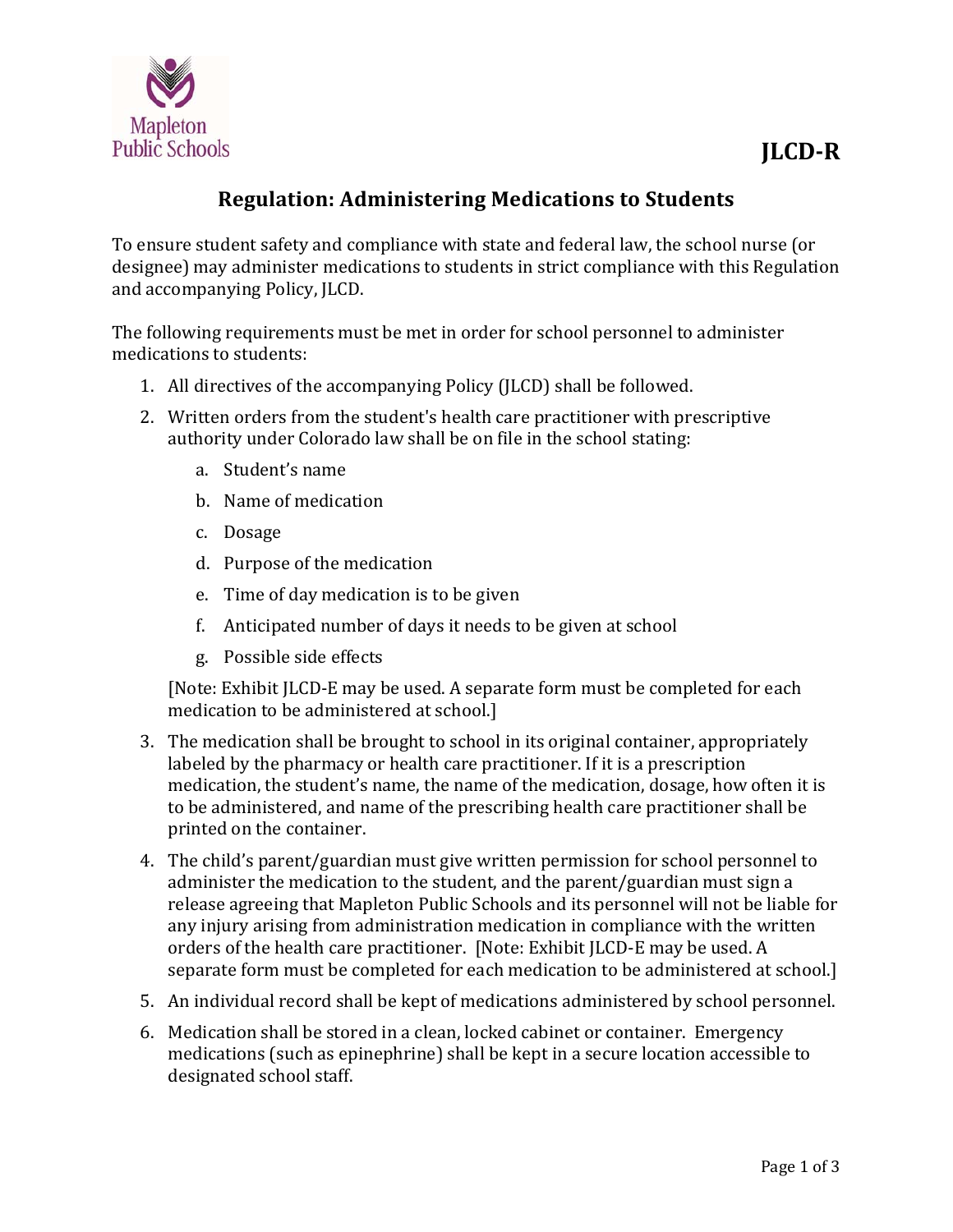

If any of the requirements listed above are not met, school personnel may not administer medication to the student.

School personnel administering medications must be trained in observing for side effects and must check in with the student and/or the student's teachers as the circumstances reasonably require, to ensure that appropriate steps are taken should side effects occur.

## **Self‐Administration of Medicine for Asthma, Allergies, or Anaphylaxis**

A school shall permit a student to possess and self-administer medication, such as an inhaler or epinephrine, if all of the following conditions are met:

- 1. In order to determine whether a student is eligible to administer his/her own medication, the school nurse or administrator in consultation with the school nurse and in collaboration with the parent or legal guardian and Healthcare Practitioner shall make an assessment of the student's knowledge of his/her condition and his/her ability to self-administer medication. The skill level assessment shall include, but not be limited to, the following areas: ability to identify the correct medication, a demonstration of the correct administration technique, knowledge of the dose required, the frequency of use, and the ability to recognize when to take the medication.
- 2. Written authorization signed by the student's health care practitioner must be on file with the school, which shall include the student's name; the name, purpose, prescribed dosage, frequency, and length of time between dosages of the  $medication(s)$  to be self-administered; and confirmation that the student has been instructed and is capable of self-administration of the medication.
- 3. The school nurse (or school administrator, in consultation with the school nurse), the student's health care practitioner, and the student's parent/guardian shall collaborate to make an assessment of the student's knowledge of his or her condition and ability to safely self-administer medication.
- 4. A written statement signed by the student's parent/guardian must be on file with the school, which shall include permission for the student to self-administer his/her medication and a release from liability for any injury arising from the student's selfadministration of such medication.
- 5. A written contract between the school nurse, school administrator, the student, and the student's parent/guardian must be on file with the school, assigning levels of responsibility to the student's parent/guardian, student, and school employees.

A treatment plan authorizing a student to possess and self-administer medication for asthma or anaphylaxis shall be effective only for the school year in which it is approved.